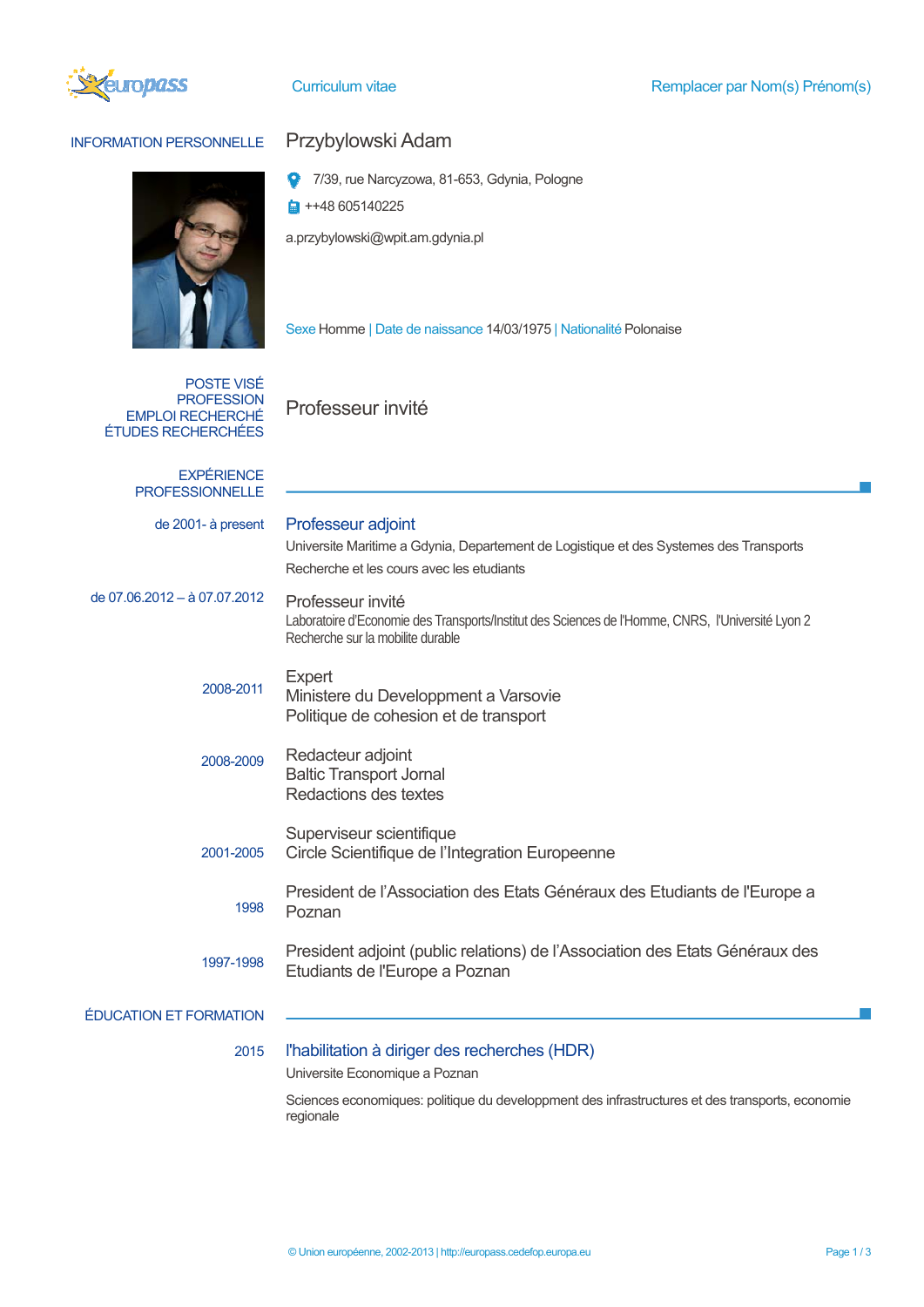

| 2010-2011                                        | Diplôme du cycle postgraduate<br>Universite Technique de Gdansk<br>Gestion du projet et commercialisation des resultats de recherche      |                                                                                                                                                               |                                    |                                    |                |  |
|--------------------------------------------------|-------------------------------------------------------------------------------------------------------------------------------------------|---------------------------------------------------------------------------------------------------------------------------------------------------------------|------------------------------------|------------------------------------|----------------|--|
| 2005                                             | Doctorat en economie<br>Universite de Gdansk, faculte de l'economie<br>Economie des transports                                            |                                                                                                                                                               |                                    |                                    |                |  |
| 2000                                             | Maitrise en relations internationales<br>Univeriste d'Adam Mickiewicz a Poznan<br>Integration europeenne                                  |                                                                                                                                                               |                                    |                                    |                |  |
| De 01.02 a 30.06.1999                            | Erasmus<br>Universite Rennes 1,<br>Droit communautaire                                                                                    |                                                                                                                                                               |                                    |                                    |                |  |
| De 01.09.1993-30.06.1994                         | Bac de francais<br>Lycee l'Harteloire a Brest                                                                                             |                                                                                                                                                               |                                    |                                    |                |  |
| <b>COMPÉTENCES</b><br><b>PERSONNELLES</b>        |                                                                                                                                           |                                                                                                                                                               |                                    |                                    |                |  |
| Langue(s) maternelle(s)                          | polonais                                                                                                                                  |                                                                                                                                                               |                                    |                                    |                |  |
| Autre(s) langue(s)                               | <b>COMPRENDRE</b>                                                                                                                         |                                                                                                                                                               | <b>PARLER</b>                      |                                    | <b>ÉCRIRE</b>  |  |
|                                                  | Écouter                                                                                                                                   | Lire                                                                                                                                                          | Prendre part à une<br>conversation | S'exprimer oralement<br>en continu |                |  |
| francais                                         | C <sub>2</sub>                                                                                                                            | C <sub>2</sub>                                                                                                                                                | C <sub>2</sub>                     | C <sub>2</sub>                     | C <sub>2</sub> |  |
|                                                  | Remplacer par le nom du diplôme de langue. Spécifier le niveau s'il est connu.                                                            |                                                                                                                                                               |                                    |                                    |                |  |
| anglais                                          | C <sub>2</sub>                                                                                                                            | C <sub>2</sub>                                                                                                                                                | C <sub>2</sub>                     | C <sub>2</sub>                     | C <sub>2</sub> |  |
|                                                  | Remplacer par le nom du diplôme de langue. Spécifier le niveau s'il est connu.                                                            |                                                                                                                                                               |                                    |                                    |                |  |
|                                                  |                                                                                                                                           | Niveaux: A1/2: utilisateur élémentaire - B1/2: utilisateur indépendant - C1/2: utilisateur expérimenté<br>Cadre européen commun de référence pour les langues |                                    |                                    |                |  |
| Compétences en communication                     | Bonnes compétences en communication acquises grâce à mon expérience de responsable des<br>conferences scientifiques                       |                                                                                                                                                               |                                    |                                    |                |  |
| Compétences organisationnelles /<br>managériales | Leadership (actuellement responsable de deux doctorants)                                                                                  |                                                                                                                                                               |                                    |                                    |                |  |
| Compétences liées à l'emploi                     | Bonne maîtrise des processus de realisation des projests scientifique (actuellement chargé des<br>expertises dans deux projets europeens) |                                                                                                                                                               |                                    |                                    |                |  |
| Compétences informatiques                        | Bonne maîtrise de la suite Microsoft Office™                                                                                              |                                                                                                                                                               |                                    |                                    |                |  |
| Autres compétences                               | Dancing (salsa), kite-surfing, skiing, psychology                                                                                         |                                                                                                                                                               |                                    |                                    |                |  |
| Permis de conduire                               | B                                                                                                                                         |                                                                                                                                                               |                                    |                                    |                |  |
| <b>INFORMATION</b><br><b>COMPLÉMENTAIRE</b>      |                                                                                                                                           |                                                                                                                                                               |                                    |                                    |                |  |